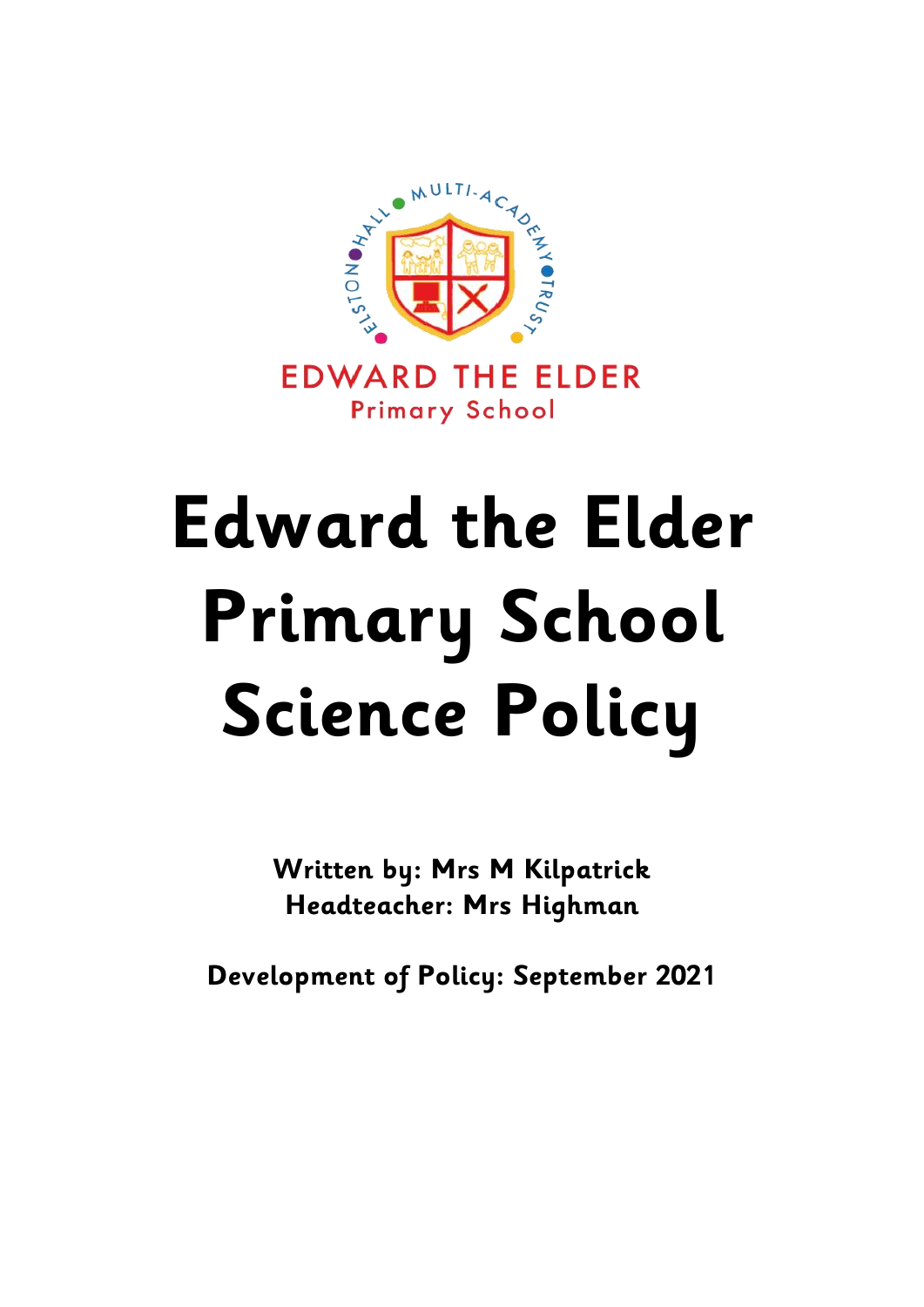# **Science Policy September 2021**

This policy should read in conjunction with the Statutory Science National Curriculum Document (2013).

Science is central to the world in which we live in. At Edward the Elder Primary School we are aware of the lifelong value and understanding that science can have on our pupils. It gives them a chance to learn about the world around them and to find out how and why things happen. We believe that science is not all about what we know, but how we know it. Through working scientifically our pupils are taught not only the facts of science, but also the use of scientific skills that will enable them to develop into independent young scientists.

# Aims

Edward the Elder Primary School offers a high-quality science education that supports the aims of the Early Years Foundation Stage, Development Matters and the National curriculum 'to ensure all pupils:

- develop scientific knowledge and conceptual understanding through the specific disciplines of biology, chemistry and physics
- develop understanding of the nature, processes and methods of science through different types of science enquiries that help them to answer scientific questions about the world around them
- are equipped with the scientific knowledge required to understand the uses and implications of science, today and for the future.' (National Curriculum, 2015)

# Our Science Principles

At Edward the Elder, we believe there are a number of principles we should be implementing throughout our teaching of Science to ensure teaching and learning is fun and effective. These principles focus on 4 key areas: attitude to learning, learning style, key skills and progress and achievement.

# Attitude to learning

- Inspired
- Engaged
- Excited
- $\bullet$  Fun
- Awe and wonder
- Enthusiasm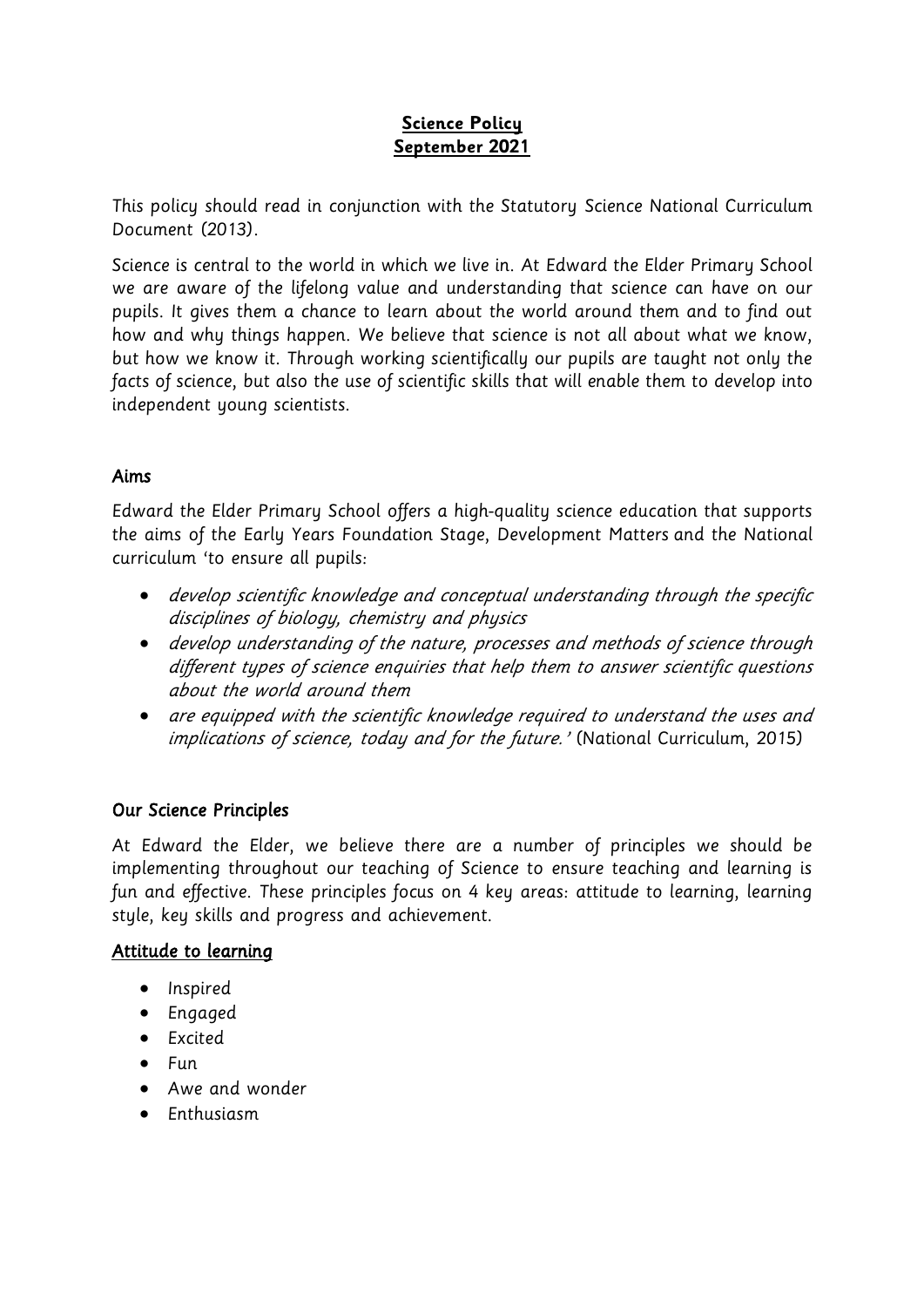# Learning style

- **•** Exploration
- **•** Experiment
- Practical
- Child-led
- $\bullet$  Talk

# Key skills

- Asking questions
- Language
- Communication
- Co-operation
- Relates to real life

# Progress and achievement

- New knowledge
- Develop understanding
- Build on knowledge

# Achieving our Aims Progressively

# The Curious Scientist

Within the foundation stage science is taught as an integral part of the topic work covered during the year. As the reception class is part of the Foundation Stage, we relate the scientific aspects of the children's work to the objectives set out in the Early Learning Goals (ELGs) which underpin the curriculum planning for children up to the end of the reception year. Our principle focus of early science teaching is to encourage pupils to have a natural curiosity of the world around them. Almost all teaching is carried out through first-hand experiences using simple scientific language. Pupils are provided with rich learning opportunities both in and outside of the classroom that offers the children the opportunity to explore, use their senses and be physically active and exuberant. During Child Initiated learning, observations of the children take place so that additional focused resources and support can be provided to enrich their scientific learning. To ensure that we meet the individual needs of all of our children we make regular observations of the children's interactions, interests, skills, and development of concepts.

# The Budding Scientist

In key stage one our principal focus of science teaching is to enable pupils to experience and observe phenomena, looking more closely at the world around them. Pupils are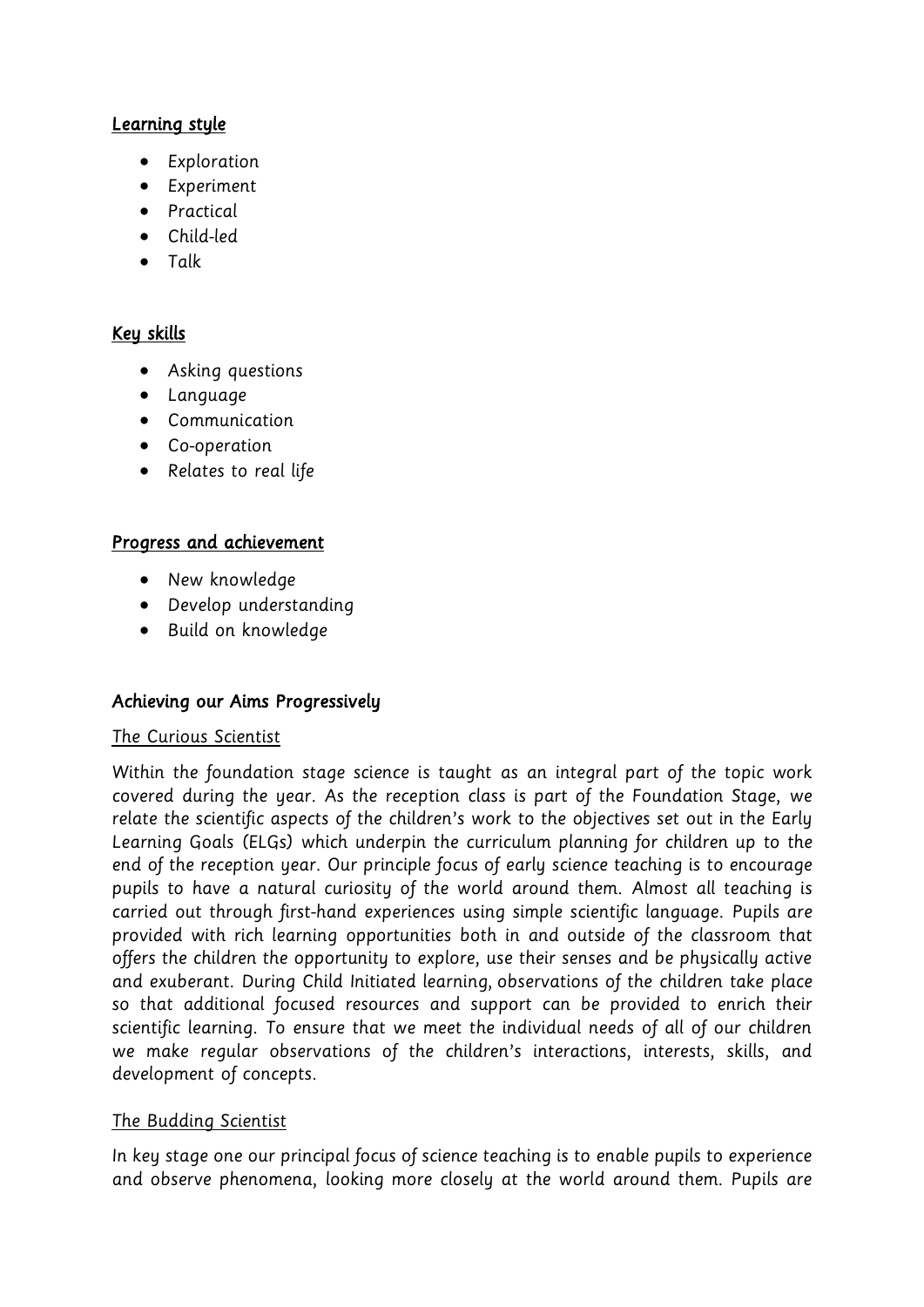encouraged to be curious and ask questions about what they notice. They are helped to develop their understanding of scientific ideas by using different types of scientific enquiry to answer their own questions, including observing changes over a period of time, noticing patterns, grouping and classifying things, carrying out simple comparative tests, and finding things out using secondary sources of information.

The majority of science teaching is carried out through the use of first-hand practical experiences, and through outdoor experiences using secondary sources only when appropriate. Simple scientific language is encouraged at all times to communicate what they have found out in a variety of ways.

## The Blossoming Scientist

As our pupils move in to key stage two our principal focus of science teaching is to enable pupils to broaden their scientific view of the world around them. Pupils do this through exploring, talking about, testing and developing ideas about everyday phenomena and the relationships between living things and familiar environments, and by beginning to develop their ideas about functions, relationships and interactions. They are encouraged to ask their own questions about what they observe and make some decisions about which types of scientific enquiry are likely to be the best ways of answering them, including observing changes over time, noticing patterns, grouping and classifying things, carrying out simple comparative and fair tests and finding things out using secondary sources of information. Simple conclusions are made by pupils and the use of some scientific language to talk about and, later, to write about what they have found out is encouraged at all times.

## The Growing scientist

It is once our pupils reach upper key stage two that our principal focus of science teaching deepens to enable pupils to develop a deeper understanding of a wide range of scientific ideas. Pupils do this through exploring and talking about their ideas; asking their own questions about scientific phenomena; and analysing functions, relationships and interactions more systematically. At upper key stage two, they will encounter more abstract ideas and begin to recognise how these ideas help them to understand and predict how the world operates. Pupils will also begin to recognise that scientific ideas change and develop over time. They will select for themselves the most appropriate ways to answer science questions using different types of scientific enquiry, including observing changes over different periods of time, noticing patterns, grouping and classifying things, carrying out comparative and fair tests and finding things out using a wide range of secondary sources of information. They will draw conclusions based on their data and observations, use evidence to justify their ideas, and use their scientific knowledge and understanding to explain their findings. The use of scientific language, that is pronounced and spelled correctly, will be encouraged at all times.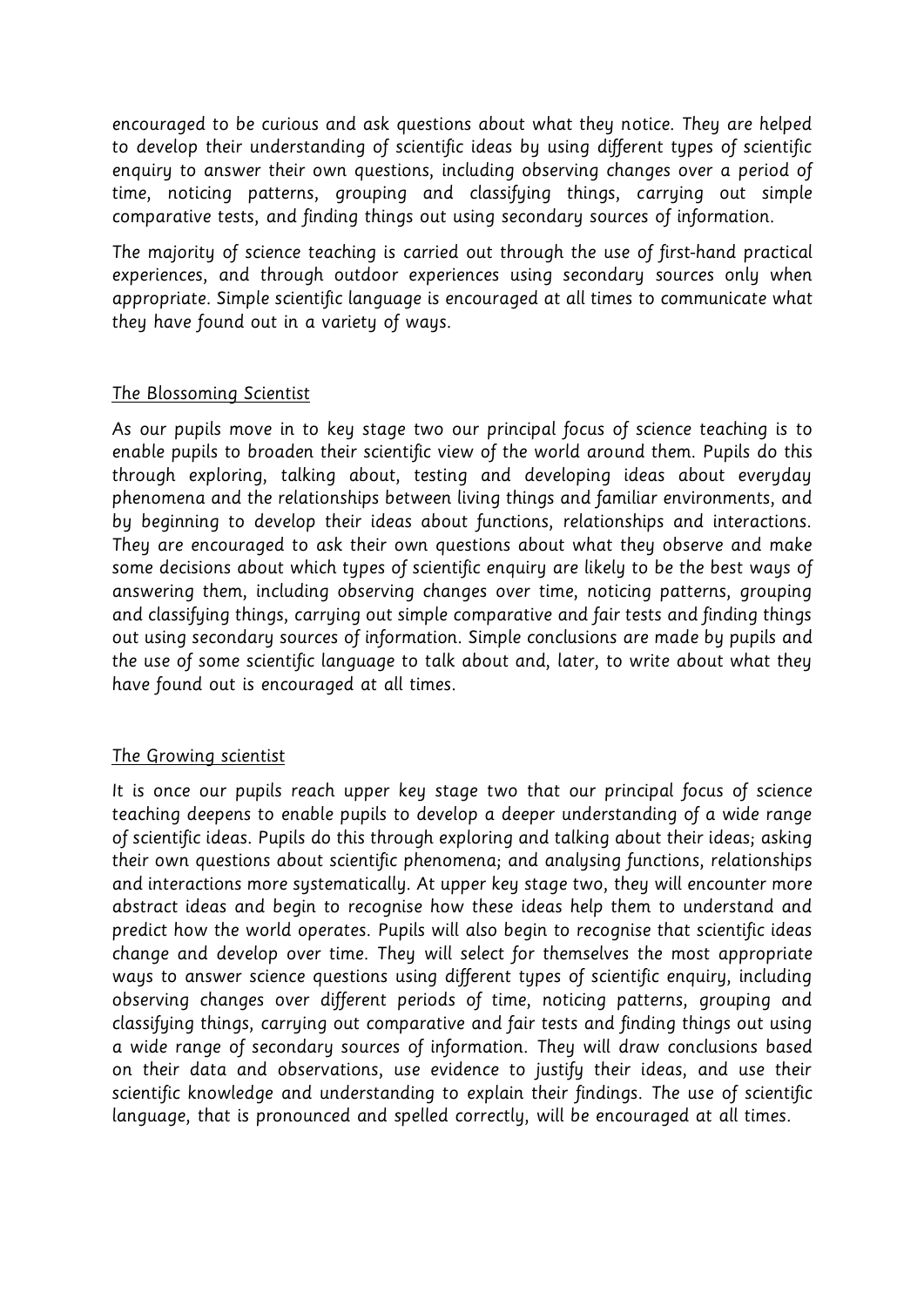# Learning and Teaching

#### Science Coverage

In the Foundation Stage, science is taught as a part of themed topic lessons each week. From Year 1 onwards science is taught for a minimum of two hours each week, as a standalone subject and where it is appropriate linked to the thematic curriculum.

Edward the Elder Primary School uses the National Curriculum's Programme of Study for Science as the basis of its curriculum planning. This ensures pupils receive the complete coverage of statutory requirements for primary science education, and that the education delivered is done so progressively through the phases. By the end of each phase, pupils are expected to know, apply and understand the matters, skills and processes specified in the relevant programme of study.

#### Planning

The planning of science in the foundation stage is done so through weekly topic planning. It is the class teacher's responsibility to write these plans and discuss them with the subject leader or member of the Senior Management Team when necessary. The planning within this phase will be in line with the school's Early Years Foundation Stage policy and the Statutory Early Years Foundation Stage, the Early Years Foundation Stage Profile and Development Matters.

From Year 1 onwards we carry out our curriculum planning in science in 3 phases (long-term plans, unit coverage and short-term planning).

The long-term plan maps the scientific topics studied in each term during the phase. The science subject leader works this out in conjunction with teaching colleagues in each year group. Although science is taught as a standalone subject, where possible we link scientific study with work in other subject areas.

Our unit coverage give details of each unit of work for each term and is linked to the coverage given by the National curriculum. Staff are able to assess children against these at the end of a unit.

Science units are planned so that they build on prior learning. We ensure that we build progression into the science programme of study, so that pupils are increasingly challenged as they move up through the school.

It is the responsibility of the class teacher to write the daily lesson plans for each lesson (short-term plans). These plans list the specific differentiated learning objectives, learning activities and expected outcomes of each lesson. The class teacher uploads copies of these plans to the cloud each week and will discuss, on an informal basis, with the subject leader or member of Senior Management Team when necessary.

#### **Organisation**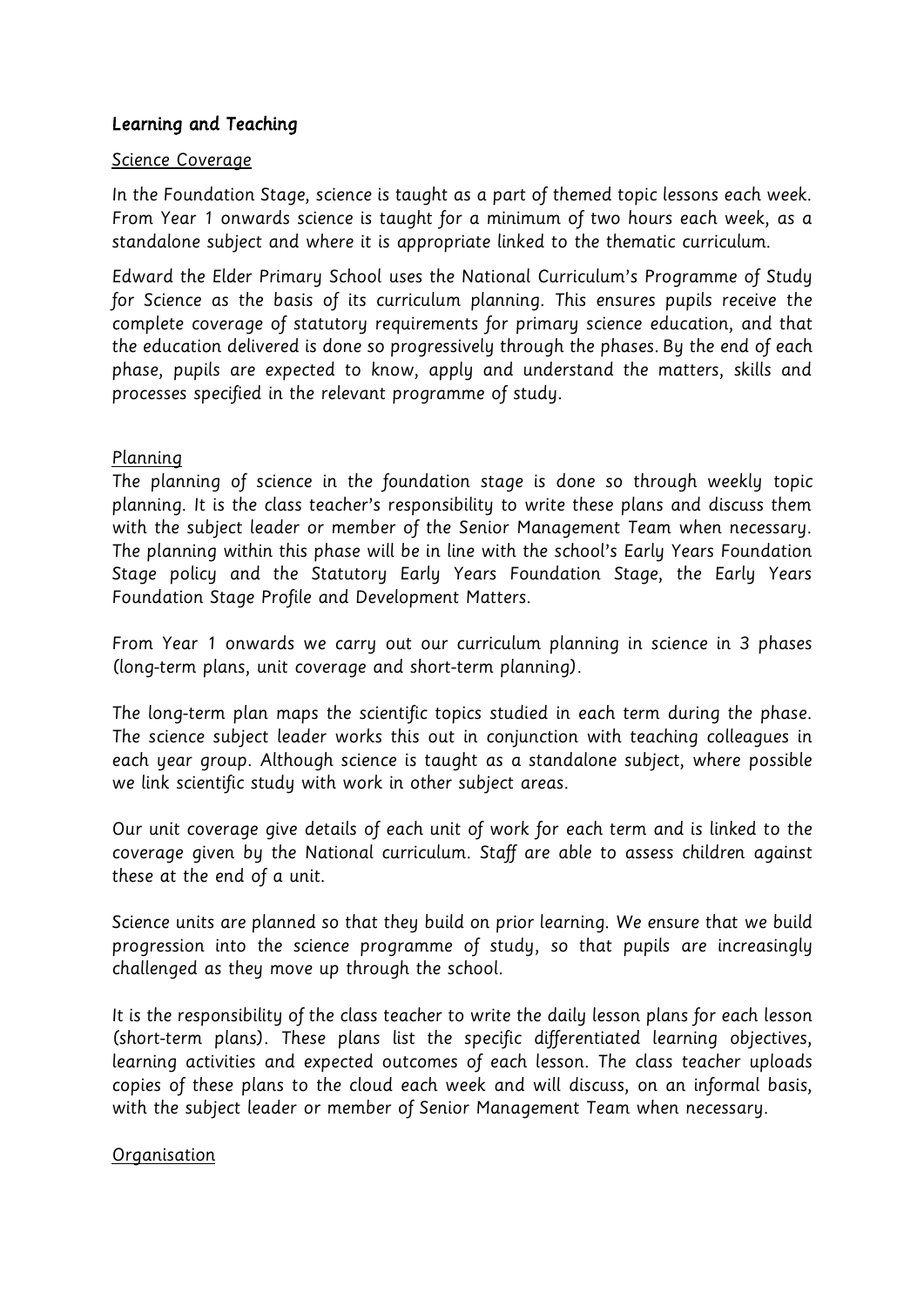Science lessons at Edward the Elder Primary School are delivered to meet the learning styles of our pupils ensuring auditory, visual and kinaesthetic approaches. We do this by providing enriching and engaging opportunities for pupils to learn though a variety of activities such as role-play, computing, observing, testing and discussions.

We recognise that in all classes pupils have a wide range of scientific abilities, and we ensure that we provide suitable learning opportunities for all pupils by matching the challenge of the task to the ability of the child. We achieve this in a variety of ways:

- setting tasks which are open-ended and can have a variety of responses;
- setting tasks of increasing difficulty (we do not expect all pupils to complete all tasks);
- grouping pupils by ability in the room, and setting different tasks for each ability group;
- providing resources of different complexity, matched to the ability of the child;
- using classroom assistants to support the work of individual pupils or groups of pupils

Throughout all lessons, staff will ensure there is a working scientifically focus and these skills will be embedded and developed across the 3 phases of school.

# Recording

In the Foundation Stage, observations linked to scientific study are made and recorded within the individual pupils' learning journeys using EvidenceMe software. Additional evidence may be recorded by pupils, or in photographic form in the pupils' topic books.

Pupils in Year 1 onwards will have a science book to record the working scientifically skill they are focussing on within the lesson. In this book there will be evidence of the specific knowledge taught, as detailed in the medium term plan, for each unit. Evidence of children's group learning will be evidenced in floor books. These books will contain photographic evidence of learning, comments and questions made by the children and group tasks completed.

# Marking and feedback

Individual science books will show marking and feedback in line with the school's making and feedback policy. Floor books will not be marked but will be monitored by teachers to identify areas for development.

# The contribution of science to teaching in other curriculum areas

# English

Science contributes significantly to the teaching of English at Edward the Elder Primary School by actively promoting the skills of reading, writing, speaking and listening. Some of the texts that the pupils study in English are of a scientific nature. The pupils develop oral skills in science lessons through discussions and through recounting their observations of scientific experiments. They develop their writing skills through writing reports and projects and by recording information.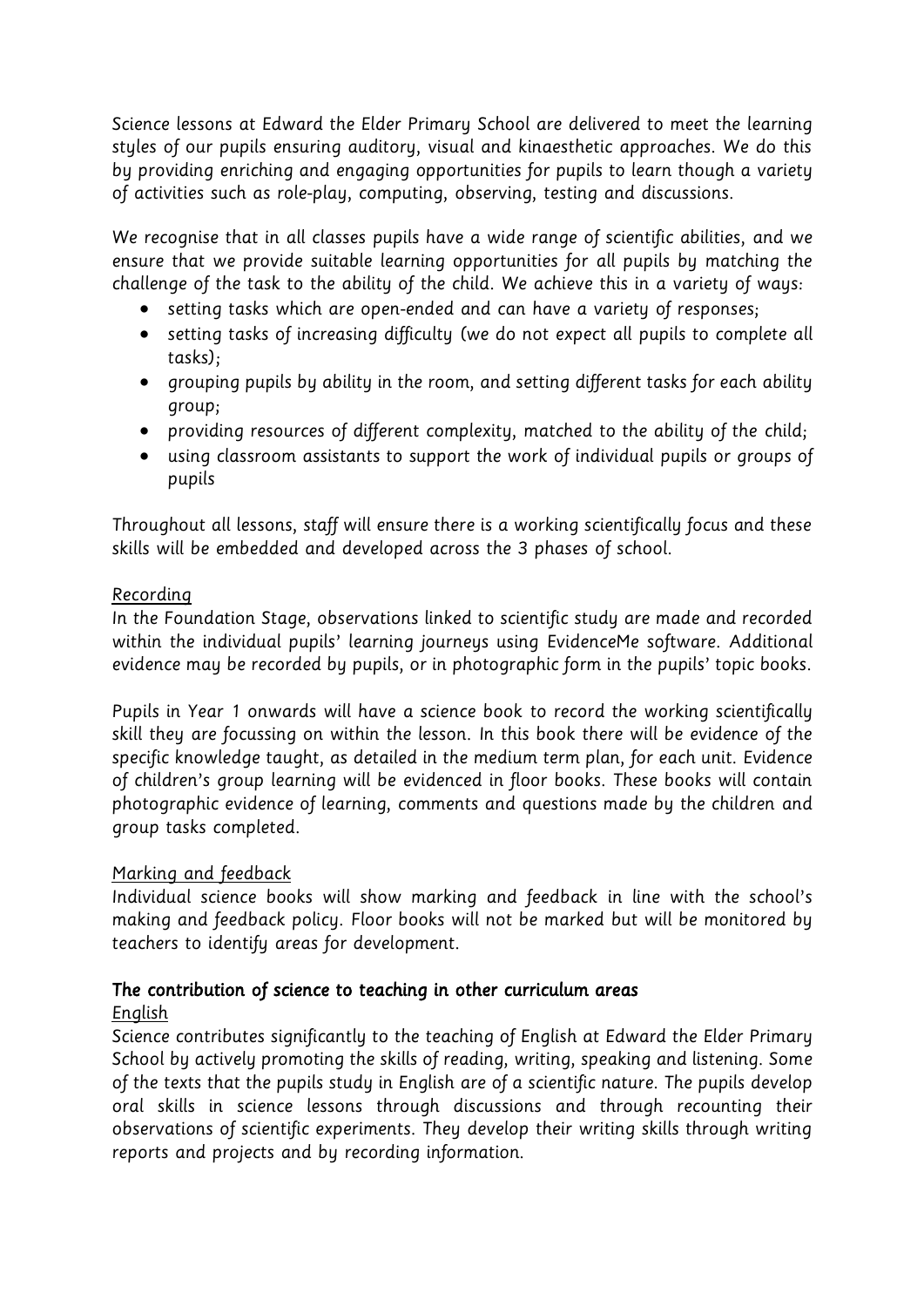#### Mathematics

Science contributes to the teaching of mathematics in a number of ways. The pupils use weights and measures and learn to use and apply number. Through working on investigations they learn to estimate and predict. They develop the skills of accurate observation and recording of events. They use numbers in many of their answers and conclusions.

#### Computing

Pupils use computing in science lessons where appropriate. They use it to support their work in science by learning how to find, select, and analyse information on the Internet. Pupils use computing to record, present and interpret data and to review, modify and evaluate their work and improve its presentation. Children are also encouraged, particularly within KS2, to use data loggers in order to secure accurate readings when collecting results.

#### The Wider Curriculum

Science makes a significant contribution to the teaching of the wider curriculum within primary education. Science teaching offers pupils many opportunities to examine some of the fundamental questions in life, for example, the evolution of living things and how the world was created. Through many of the amazing processes that affect living things, pupils develop a sense of awe and wonder regarding the nature of our world. Science gives pupils the chance to reflect on the way people care for the planet and how science can contribute to the way we manage the earth's resources. Science teaches pupils about the reasons why people are different and, by developing the pupils' knowledge and understanding of physical and environmental factors, it promotes respect for other people.

## Equality

Edward the Elder Primary School is committed to equality of opportunity. All pupils will be provided with a progressive, stimulating science curriculum irrespective of gender, ethnicity, social-economic background or special educational needs as in line with the school's equal opportunities policy.

#### SEN

At our school we teach science to all children, whatever their ability. Science forms part of the school curriculum policy to provide a broad and balanced education to all children. Through our science teaching we provide learning opportunities that enable all pupils to make progress. We do this by setting suitable learning challenges and responding to each child's different needs. Assessment against the National Curriculum allows us to consider each child's attainment and progress against expected levels.

When progress falls significantly outside the expected range, the child may have special educational needs. Our assessment process looks at a range of factors – classroom organisation, teaching materials, teaching style, and differentiation – so that we can take some additional or different action to enable the child to learn more effectively. This ensures that our teaching is matched to the child's needs.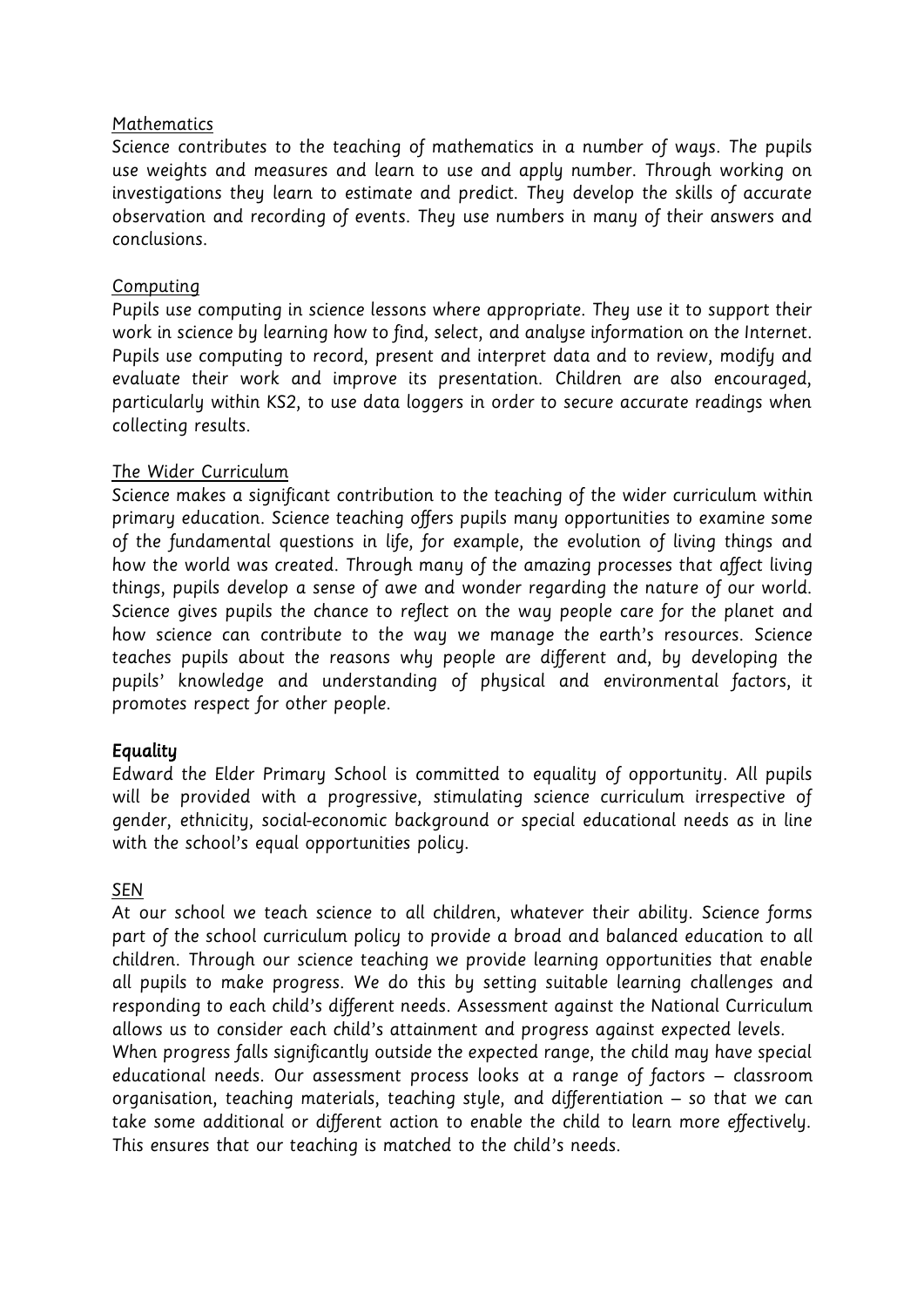We enable pupils to have access to the full range of activities involved in learning science. Where children are to participate in activities outside the classroom, for example, a trip to a science museum, we carry out a risk assessment prior to the activity, to ensure that the activity is safe and appropriate for all pupils.

## Gifted & Talented

In science, staff will develop differentiated weekly plans to ensure pupils who are identified as gifted in science and achieving exceptionally high levels of achievement are catered for. For these pupils, accelerated learning experiences are provided, whether through working scientifically skills from the next school phase or year group being accessed by the pupils through investigative work, or enrichment activities being planned for giving these pupils open ended investigations to complete that link to the science programmes of studies being covered.

## Environment

A science display linked to the children's current unit of work should also be displayed in each of these classrooms. The display should support the children's learning and may include key scientific vocabulary, questions, mind-maps/concept cartoons sharing the children's thoughts and ideas or examples of their science work. Each classroom will also display a copy of the scientific enquiry cycle and the Science principles.

A school science display will also be displayed showing evidence of science learning across the school and identify links to 'real life'.

## Resources

A growing range of equipment is developing at Edward the Elder Primary School and is stored in the SPR. Science reference books can be found in the library. It is primarily the responsibility of the subject leader to ensure resources are stocked and maintained. All staff are responsible for the day-to-day safe storage and maintenance of resources.

# Health and Safety

This section should read in line with the Departments For Education's (DFE) Health and Safety: advice on legal duties and powers for local authorities, school leaders, school staff and governing bodies, February 2014.

The senior management team take the responsibility in ensuring staff have the necessary health and safety training to minimise risks within everyday lessons.

For school staff "common sense should be used in assessing and managing the risks of any activity." (DFE, p.4, 2014) It is therefore the responsibility of the class teacher to ensure

- they work in line with the school's current Health and Safety Policy
- they indicate any possible health and safety risks on their lesson plans
- they inform pupils/staff of any hazards or safety issues related to their science lesson and advise them how to minimise any risks